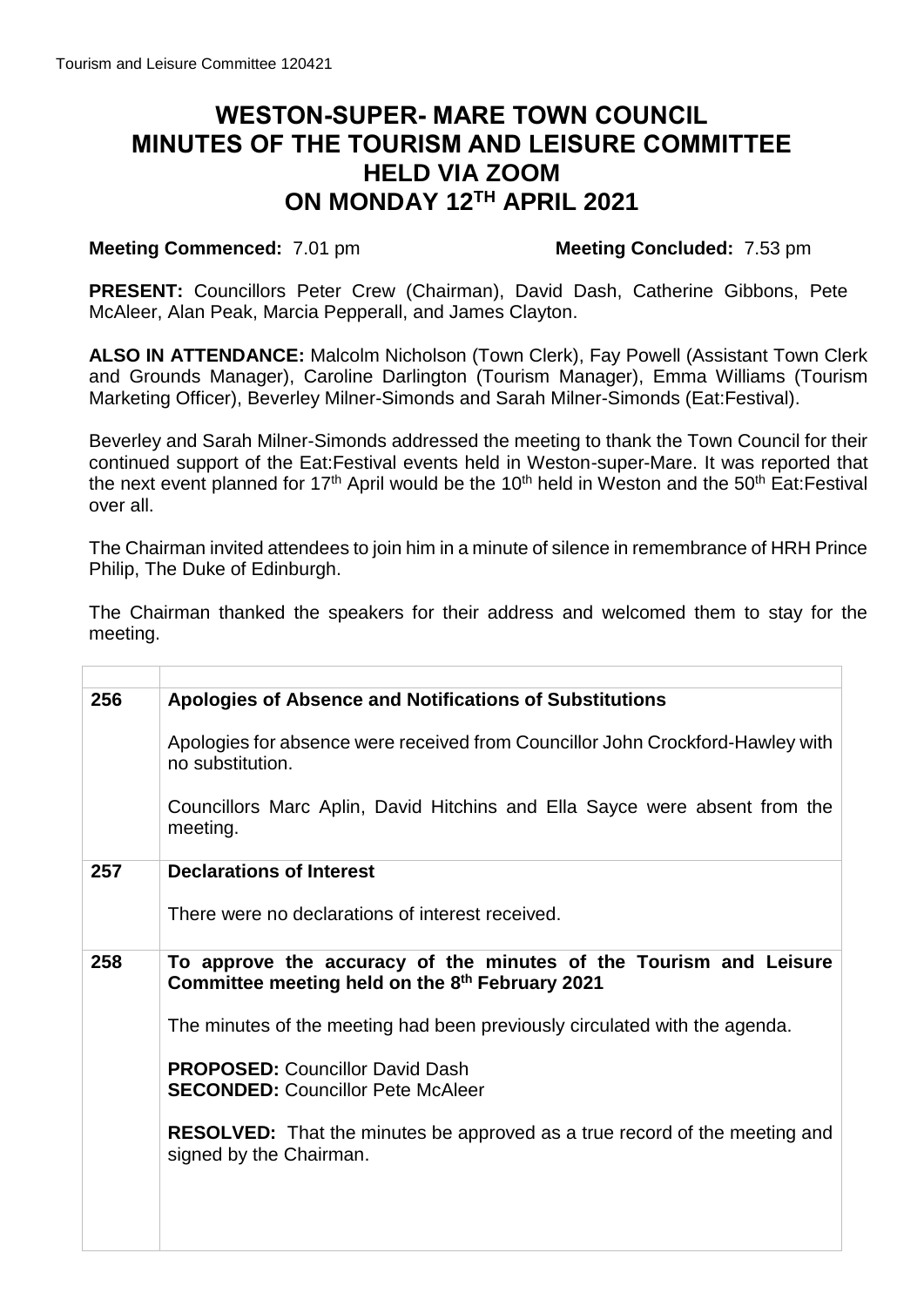#### **x x 259 Tourism Function Update**

 The reports of the Tourism Manager and Tourism Marketing Officer had been circulated prior to the meeting and were shared on screen as a Powerpoint presentation.

# **259.1 Spring 2021**

 The Tourism Manager summarised the information on the Powerpoint. Updates were reported within the Tourism department and its collaboration with the Weston Place Agency from North Somerset Council. The Visitor Information Centre telephone had seen a large increase in calls ahead of the prospective reopening of the centre after 21<sup>st</sup> June 2021 - following the next phase of lockdown easing.

 The two 'Tic Tuk' vehicles would be delivered in May (at least one, possibly both). Images of the vehicles with Visit Weston livery were shown on screen to members. Concerns were raised as to whether the vehicles would be driven along the promenade, the Tourism Manager confirmed they would not, as no vehicular access to the promenade was permitted between 10am and 5pm. Training was being organised for staff permitted to drive the Tic Tuks, that would better prepare them for navigating the town in close proximity to pedestrians.

# **259.2 Reopening the VIC**

 The Tourism Manager reported on weather damage sustained through water and damp ingress to the VIC, that had been reported to NSC. A deep clean would take place in the centre in the days following the meeting.

 Seasonal staff recruitment for the VIC was imminent, with positive news received from the 2019 team, all confirming they would like to work at the centre again this year.

 The report went on to outline the recent TV and radio coverage Visit Weston had been invited to participate in, with a video clip of the Tourism Manager's Zoom interview for BBC West Midlands News, which was shown to all via screen share.

### **259.3 Website & Social Media Update**

 The Tourism Marketing Officer continued to present the Powerpoint presentation, briefly explaining the decrease in website traffic, coinciding with the announcement of the third national lockdown, but that numbers were beginning to return to more expected levels as the population were able to move around the country and businesses reopened.

 A social media campaign had been launched that offered a twelve-month free listing on the Visit Weston website, designed to support struggling local business to bounce back following the closures associated with the pandemic. There had already been an encouraging response to this invitation, with around ten organisations making enquiries.

### **259.4 Destination Marketing**

 As per a member's suggestion at the last Tourism and Leisure Committee meeting, a TikTok social media account had been set up by the Tourism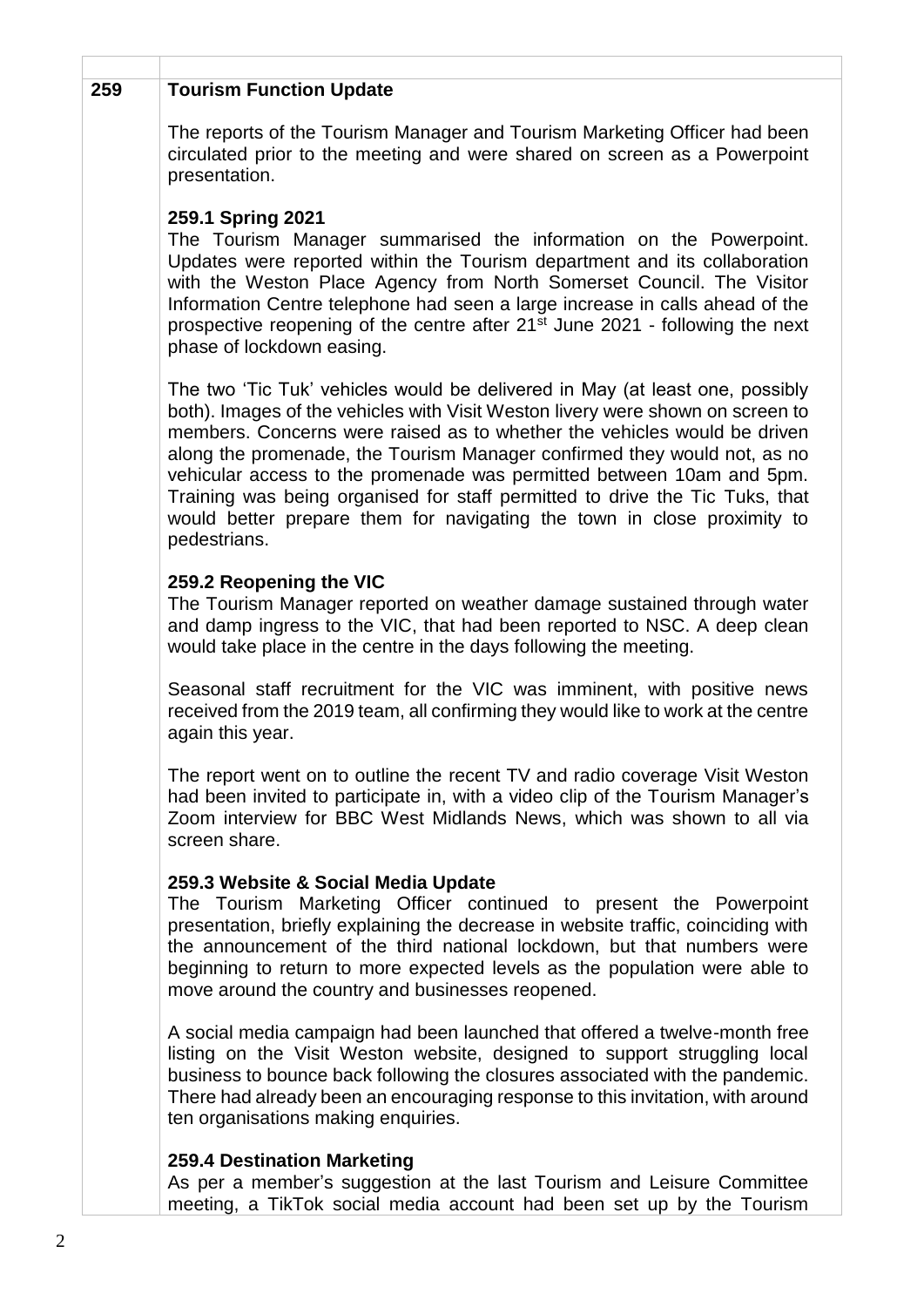Marketing Officer with content already being posted. The platform would heavily be involved in the promotional launch of the Tic Tuk vehicles once delivered. Destination Marketing had commenced with the invitation for new website listings and that Pear Communications would supply 'Welcome Packs' to the VIC and Tik Tuks to distribute to visitors requiring information, leaflets and a map etc. A question was posed by a member to the TMO in relation to the sorting order of suggested activities and attractions on the Visit Weston website; with little or no preference given to listings inside the Weston-super-Mare area. It was agreed by the TMO that this could be amended, and could select a priority placement for local businesses instead of an alphabetical or membership level sorting order. The Tourism Manager added that when the website was first launched, it had been important to create as many listings and partner businesses as possible in order to 'flesh-out' the site with more content. However, that as the focus of the 'support local' ethos was now of a higher priority, the very nature of the site was changing to become more Weston- **260.3 Update on all Parks and Play Areas**  The Grounds Manager verbally updated the committee with activities from the Grounds team. As the evenings were now lighter, vandalism had become more prevalent across all parks and play areas, as well as dangerous litter including broken glass. A meeting was scheduled with the WTC Community Response Officer, to agree a strategy to deter the type of behaviours through proactive through the post holder had also recently facilitated the swift moving-on of The Grounds team had received many requests from community groups and residents in relation to the use of Ellenborough Park West as a wellbeing space. A resident had recently required some re-education from the Grounds team, as they had been misinformed by the NSC Contact Team that metal detecting was This incident had led to the Grounds Coordinator creating a guide to be sent to NSC in relation to the responsibilities of the Town Council and what its policies and strategies permitted, to avoid a reoccurrence of this type of misunderstanding. Somerset Wood Recycling had attended the Water Park and made a number of repairs, including a reconditioning of the wooden xylophone toy. The benches had been removed, repaired and painted. Martin D'Arcy was still booked to paint and decorate the Water Park, once the site had received a longer spell of dry weather The Grounds team had taken a phone call from a nearby resident, reporting a recent increase in disruptive antisocial behaviour in the Water Park on an evening. The low walls on the west side of the park, although planted with holly bushes, **x x** centric. **RESOLVED:** That the report be noted **260 Parks and Play Areas**  increased presence. The synergy between the Town Council and District Council campers in Ellenborough Park. permitted in the park. **260.1 Renovations at the Water Park**  to better prepare the surfaces for work.